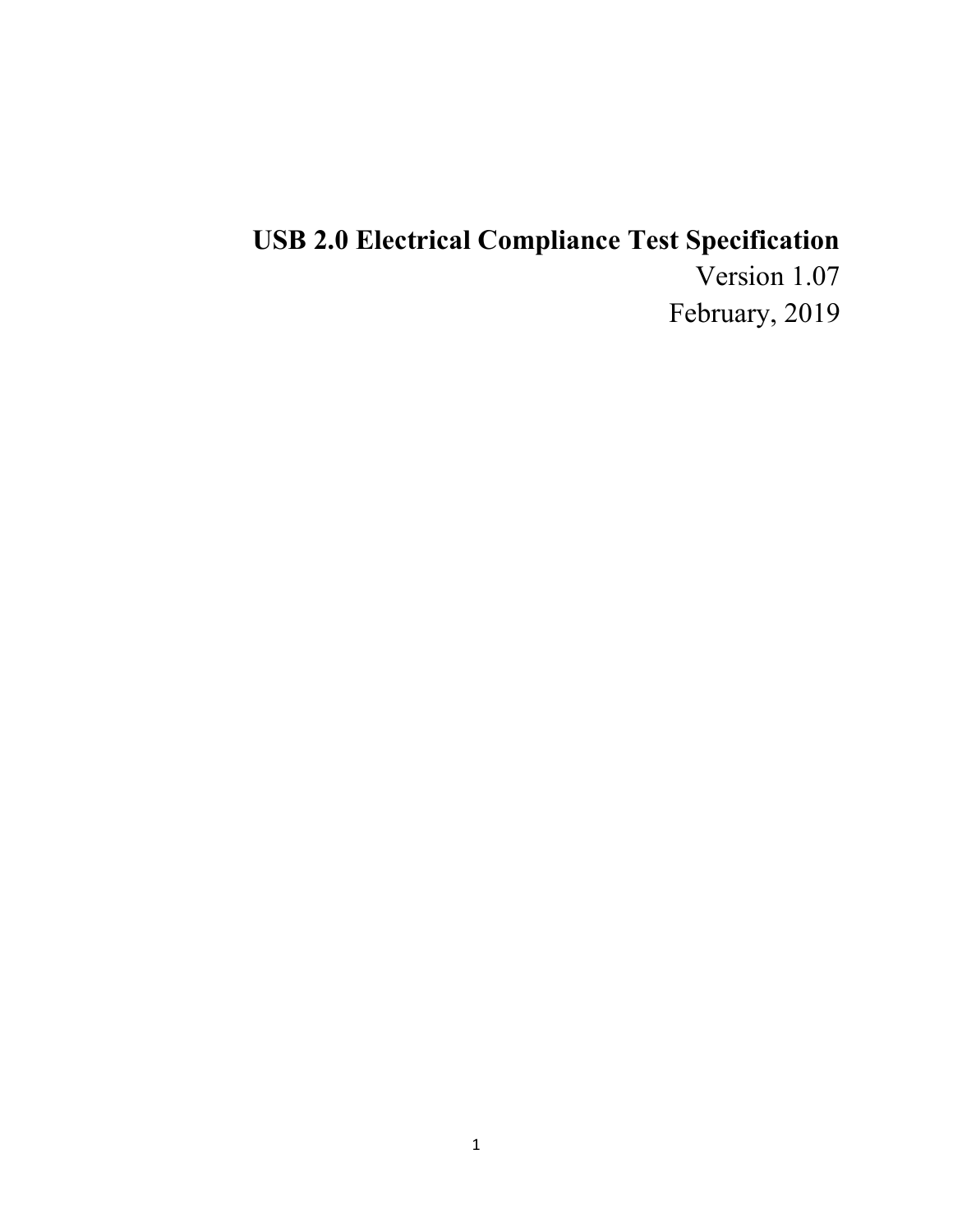### 1 Summary

This document provides the compliance criteria and test descriptions for USB 2.0 high-speed electrical testing, full-speed electrical testing, and low-speed electrical testing. It is relevant for anyone building USB 2.0 silicon, USB 2.0 devices, USB 2.0 hubs or USB 2.0 hosts. The document is divided into two major areas. The first is compliance criteria and the second is test description.

Compliance criteria are provided as a list of assertions that describe specific characteristics or behaviors that must be met. Each assertion provides a reference to the specification or other document from where the assertion was derived. Also each assertion provides a reference to the specific test description where the assertion is tested.

Test descriptions provide a high level overview of the tests that are performed to check the compliance criteria. The descriptions are provided with enough detail so that a reader can understand what a test does. The descriptions do not describe the actual step-by-step procedure to perform the test.

This document reflects compliance updates announced at compliance.usb.org.

# 2 Full Speed and Low Speed Electrical Compliance

#### Upstream Facing Port Tests:

- Low-speed signal quality
- Full-speed signal quality
- Inrush
- Back Voltage (for self-powered or battery powered upstream facing ports only)

\*Note: Perform all tests listed above on each UFP. Multiple upstream facing ports are only allowed on USB products with USB Type-C™ connectors and only USB Type-C™ connectors.

#### Downstream Facing Port Tests:

- Low-speed signal quality
- Full-speed signal quality
- Drop/Droop

\*Note: Perform all tests listed above on each DFP.

### 3 High Speed Electrical Compliance

# 3.1 General

EL\_1 All high-speed capable devices must support the specified test modes for their ports Reference documents: USB 2.0 Specification, Section 7.1.20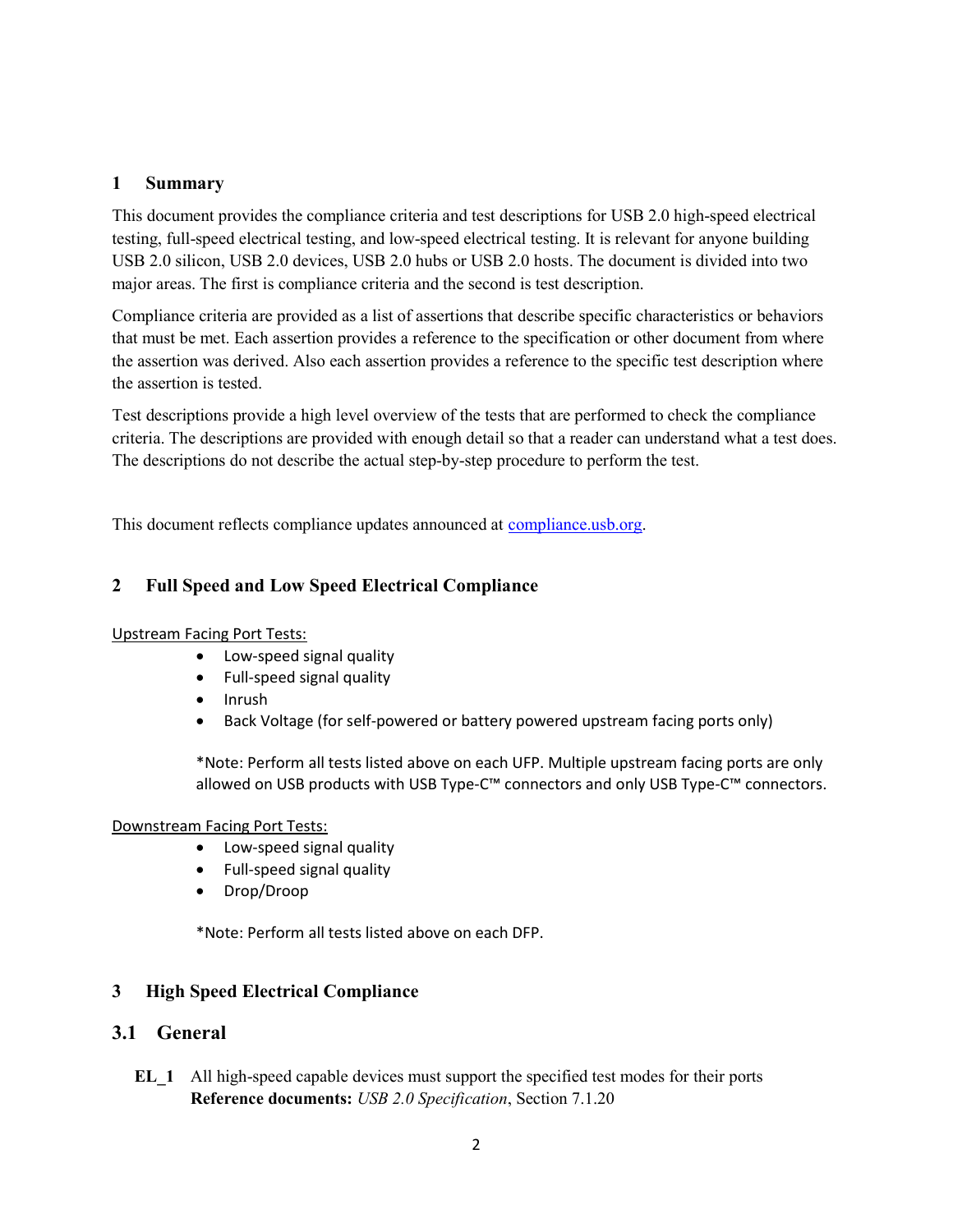# 3.2 Transmitting

- EL 2 A USB 2.0 high-speed transmitter data rate must be  $480$  Mb/s  $+0.05\%$ Reference documents: USB 2.0 Specification, Section 7.1.11 Test description: Section 4.1
- EL\_3 A USB 2.0 downstream facing port must meet Template 1 transform waveform requirements measures at TP2 (each hub downstream port) Reference documents: USB 2.0 Specification, Section 7.1.2.2 Test description: Section 4.1.3
- EL 4 A USB 2.0 upstream facing port on a device without a captive cable must meet Template 1 transform waveform requirements measured at TP3. Reference documents: USB 2.0 Specification, Section 7.1.2.2 Test description: Section 4.1.1
- EL 5 A USB 2.0 upstream facing port on a device with a captive cable must meet Template 2 transform waveform requirements measured at TP2. Reference documents: USB 2.0 Specification, Section 7.1.2.2 Test description: Section 4.1.1
- EL 6 A USB 2.0 HS driver must have 10% to 90% differential rise and fall times of greater than 300 ps as per compliance update #87. Reference documents: USB 2.0 Specification, Section 7.1.2.2 Test description: Section 4.1.1
- EL 7 A USB 2.0 HS driver must have monotonic data transitions over the vertical openings specified in the appropriate eye pattern template. Reference documents: USB 2.0 Specification, Section 7.1.2.2 Test description: Section 4.1.1
- EL 9 When either D+ or D- is not being driven, the output voltage must be  $0V + 20mV$  when terminated with precision 45 ohm resistors to ground as per compliance update #92. Reference documents: USB 2.0 Specification, Section 7.1.1.3 Test description: Section 4.3

# 3.3 Receiving

EL 16 A high-speed capable device must implement a transmission envelope detector that indicates squelch (i.e. never receives packets) when a receiver input falls below 100 mV differential amplitude. Reference documents: USB 2.0 Specification, Section 7.1

Test description: Section 4.2.1

El 17 A high-speed capable device must implement a transmission envelope detector that does not indicate squelch (i.e. reliably receives packets) when a receivers input exceeds 150 mV differential amplitude.

Reference documents: USB 2.0 Specification, Section 7.1 Test description: Section 4.2.1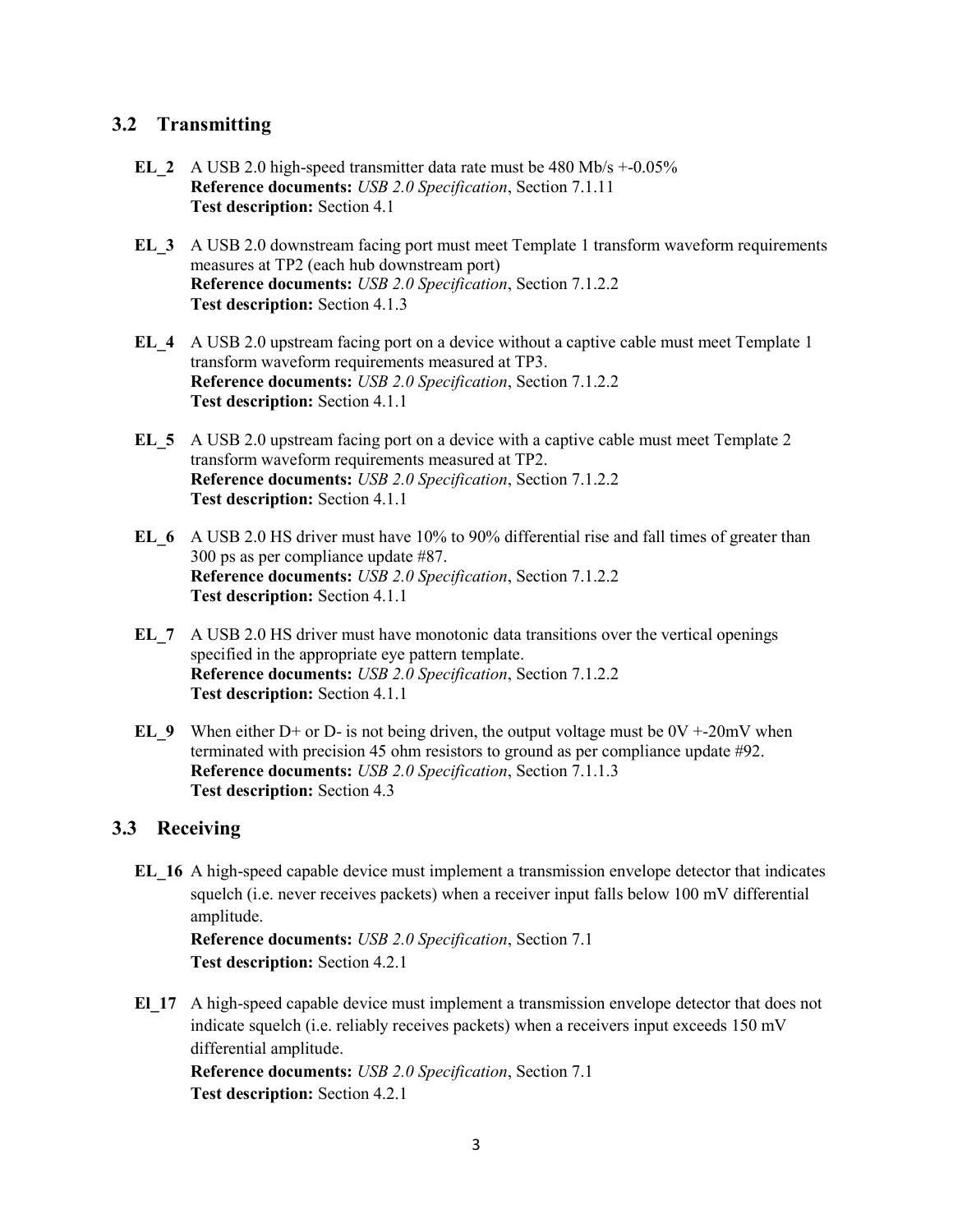El 18 A high-speed capable device's Transmission Envelope Detector must be fast enough to allow the HS receiver to detect data transmission, achieve DLL lock, and detect the end of the SYNC field within 12 bit times. Reference documents: USB 2.0 Specification, Section 7.1 Test description: Section 4.2.1

### 3.4 Packet Parameters

- EL\_21 The SYNC field for all transmitted packets (not repeated packets) must begin with a 32 bit SYNC field. Reference documents: USB 2.0 Specification, Section 8.2. Test description: Section 4.5.1
- EL\_22 When transmitting after receiving a packet, hosts and devices must provide an inter-packet gap of at least 8 bit times and not more than 192 bit times. Note that for a host that implements a built-in hub, the delay through the hub, both upstream and downstream (see EL 48) and round trip time through a 5 meter cable (26 ns  $*$  2), must be added to these times making the maximum time  $192$ bits +  $72$ bits +  $52$ ns + 8ns. This results in a maximum time of 610 ns or 292 bit times. Reference documents: USB 2.0 Specification, Section 7.1.18.2 Test description: Section 4.5.1
- EL\_23 Hosts transmitting two packets in a row must have an inter-packet gap of at least 88 bit times and not more than 192 bit times. Reference documents: USB 2.0 Specification, Section 7.1.18.2 Test description: Section 4.5.1
- EL\_25 The EOP for all transmitters' packets (except SOFs) must be an 8 bit NRZ byte of 01111111 without bit stuffing. (Note that a longer EOP is waiverable) Reference documents: USB 2.0 Specification, Section 7.1.13.2 Test description: Section 4.5.1

#### 3.5 Speed Detection

- EL\_27 Devices must transmit a chirp handshake no sooner than 3.1ms and no later than 6.0ms when being reset from a non-suspended high-speed mode. The timing is measured from the beginning of the last SOF transmitted before the reset begins. Reference documents: USB 2.0 Specification, Section 7.1.7.5 Test description: Section 4.4.1
- EL\_28 Devices must transmit a chirp handshake no sooner than 2.5us and no later than 6.0ms when being reset from a suspended state. Devices must transmit a chirp handshake no sooner than 2.5us and no later than 3ms when being reset from a full speed state.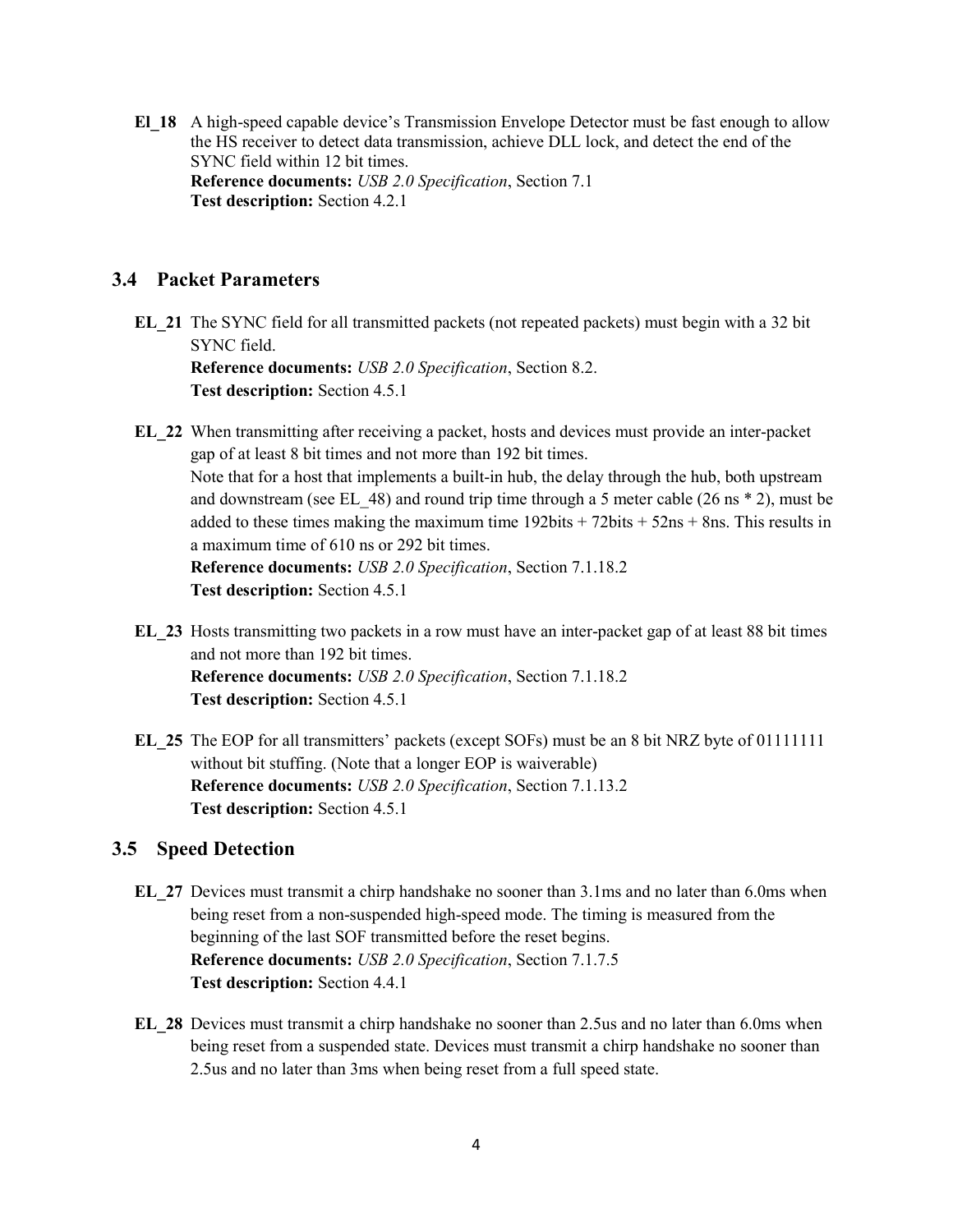Reference documents: USB 2.0 Specification, Section 7.1.7.5 Test description: Section 4.4.1

EL\_29 The chirp handshake generated by a device must be at least 1ms and no more that 7ms in duration.

Reference documents: USB 2.0 Specification, Section 7.1.7.5 Test description: Section 4.4.1

EL\_31 During device speed detection, when a device detects a valid K-J-K-J-K-J sequence, the device must disconnect its 1.5K pull-up resistor and enable it high-speed termination within 500us.

Reference documents: USB 2.0 Specification, Section 7.1.7.5 Test description: Section 4.4.1

- EL\_33 Downstream ports start sending an alternating sequence of Chirp K's and Chirp J's within 100us after the device Chirp k stops. Reference documents: USB 2.0 Specification, Section 7.1.7.5 Test description: Section 4.4.1
- EL\_34 Downstream port Chirp K and Chirp J durations must be between 40us and 60us duration. Reference documents: USB 2.0 Specification, Section 7.1.7.5 Test description: Section 4.4.1
- EL\_35 Downstream ports must begin sending SOF's no sooner than 100us and no later than 500us from transmission of the last Chirp (J or K). Reference documents: USB 2.0 Specification, Section 7.1.7.5 Test description: Section 4.4.1

# 3.6 Suspend/Resume

- EL\_38 A device must revert to full-speed no later than 125us after there is a 3ms idle period on the bus  $(3.000 \text{ms} \le t \le 3.125 \text{ms})$ Reference documents: USB 2.0 Specification, Section 7.1.7.6 Test description: Section 4.6
- EL 39 A device must support the Suspend state. Reference documents: USB 2.0 Specification, Section 7.1.7.6 Test description: Section 4.6
- EL 40 If a device is in the suspend state, and was operating in high-speed before being suspended, then the device must transition back to high speed operation within two bit times from the end of resume signaling. Reference documents: USB 2.0 Specification, Section 7.1.7.7 Test description: Section 4.6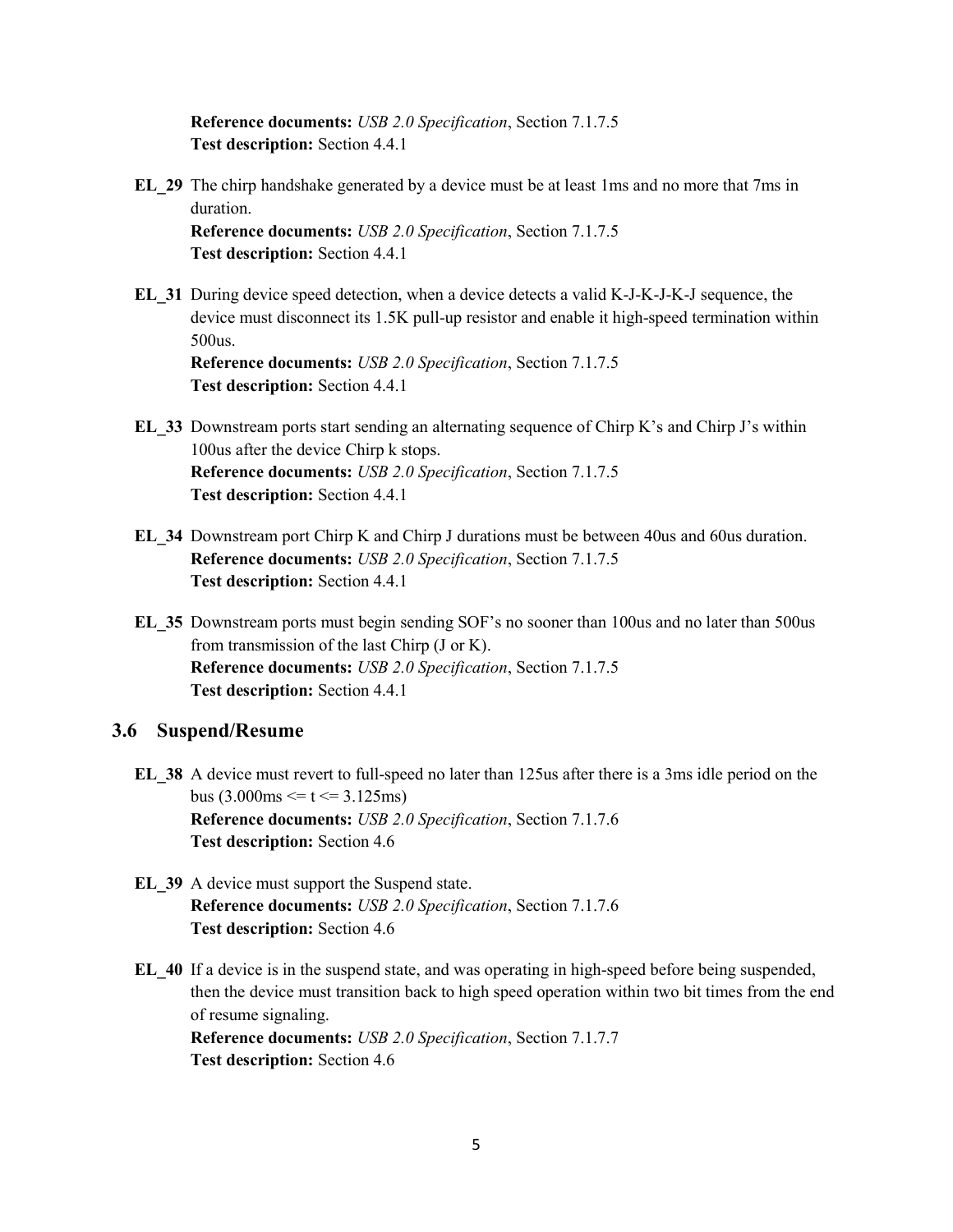EL\_41 After resuming a port, the host must begin sending SOF's within 3ms of the start of the idle state. Reference documents: USB 2.0 Specification, Section 7.1.7.7 Test description: Section 4.6

#### 3.7 High Speed Repeater

#### 3.7.1 Sync Truncation

- EL\_42 Hub repeaters must not truncate more than 4 bits from a repeated SYNC pattern. Reference documents: USB 2.0 Specification, Section 7.1.10 Test description: Section 4.7.1, 4.7.2
- EL\_43 Hubs must no corrupt any repeater bits of the SYNC field. Reference documents: USB 2.0 Specification, Section 7.1.10 Test description: Section 4.7.1, 4.7.2

#### 3.7.2 EOP Dribble

- EL\_44 A hub may add at most 4 random bits to the end of the EOP field when repeating a packet. Reference documents: USB 2.0 Specification, Section 7.1.13.2 Test description: Section 4.7.1, 4.7.2
- EL\_45 A hub must not corrupt any of the valid EOP bits when repeating a packet. Reference documents: USB 2.0 Specification, Section 7.1.13.2 Test description: Section 4.7.1, 4.7.2

#### 3.7.3 Jitter

- EL\_46 A hub upstream facing repeater must meet Template 1 transform waveform requirements measured at TP3. Reference documents: USB 2.0 Specification, Section 7.1.14.2 Test description: Section 4.1.1
- EL\_47 A hub downstream facing repeater must meet Template 1 transform waveform requirements measured at TP2 (each downstream port). Reference documents: USB 2.0 Specification, Section 7.1.14.2 Test description: Section 4.1.2

#### 3.7.4 Delay

EL\_48 A hub repeater may not delay packets for more than 36 bit time plus 4ns. Reference documents: USB 2.0 Specification, Section 7.1.14.2 Test description: Section 4.7.1, 4.7.2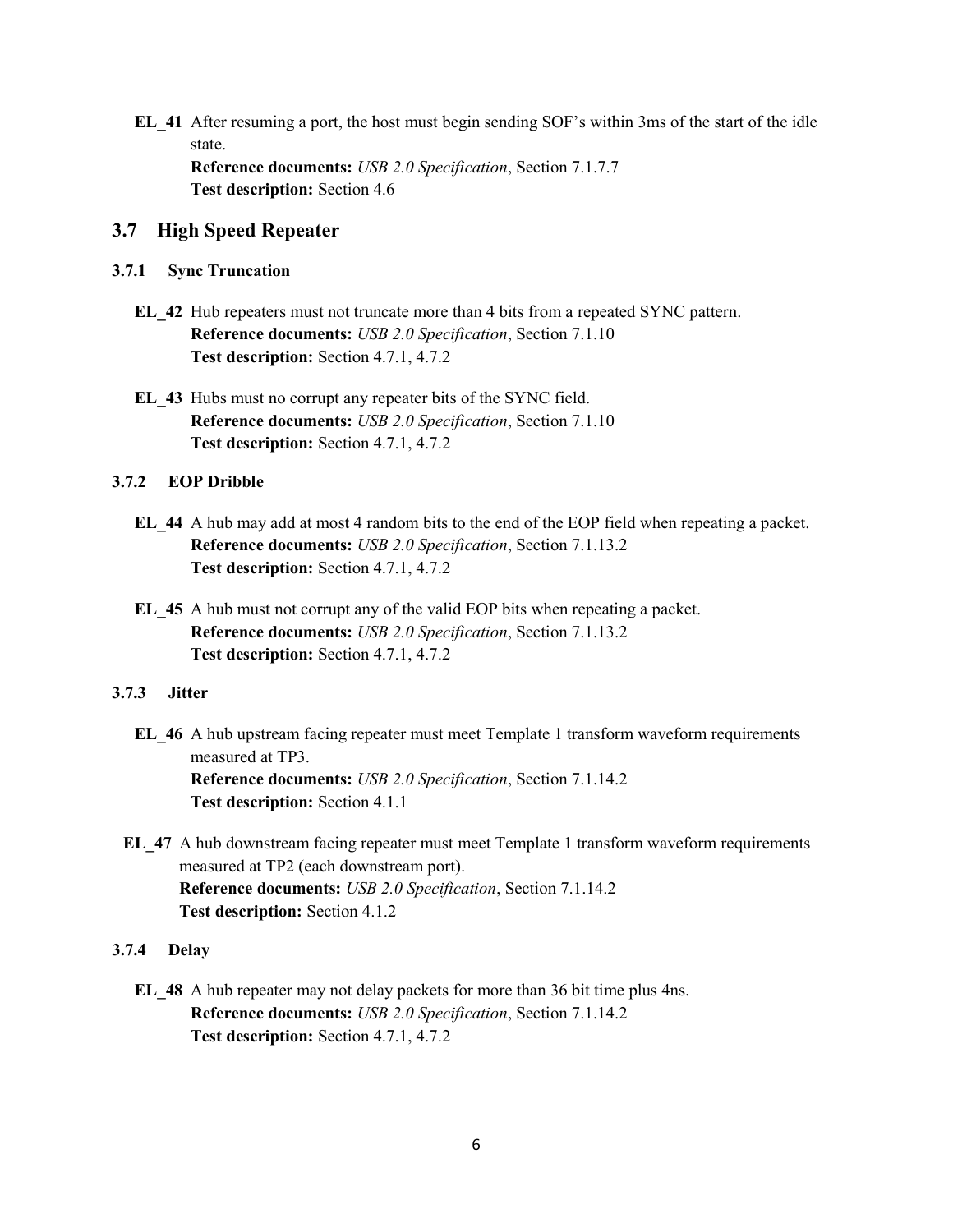# 3.8 Host requirements

## 3.8.1 EOP length for SOF's

EL\_55 Hosts transmitting SOF packets must provide a 40 bit EOP without bit stuffing where the first symbol of the EOP is a transition from the last data symbol Reference documents: USB 2.0 Specification, Section 7.1.13.2 Test description: Section 4.5.2

# 4 High Speed Electrical Test Description

# 4.1 High Speed Signal Quality

These tests measure the ability of transmitters to do valid high speed signaling. High speed signal quality is measured on both upstream and downstream ports. A high speed scope with a minimum bandwidth of 2.5 GHz with 50 ohm inputs is used. The connection to the test fixture is through high quality SMA cables. The signal quality is analyzed using the USB\_IF tool USBET.

### 4.1.1 Upstream port

This test is run for all devices and hosts on their upstream port. For devices that have a captive cable, measurements use the far-end template in USBET.

- a) Using HSET (or XHSET), place the port under test in Test Mode TEST\_PACKET.
- b) Isolate Device Under Test from system while maintaining bus power.
- c) Capture waveform on the high speed oscilloscope.
- d) Analyze waveform using USBET with appropriate settings for near end, far end, etc.

# 4.1.2 Downstream Port (hub)

This test checks the hub repeater capability to transmit properly when repeating downstream traffic.

- a) Using HSET (or XHSET), place the port under test in test mode TEST\_FORCE\_ENABLE.
- b) Generate Test Packets from upstream source (host) using test mode TEST PACKET.
- c) Capture waveform on the high speed oscilloscope.
- d) Analyze waveform using USBET with settings for downstream signal.

### 4.1.3 Downstream Port (host)

This test checks a host's capability to transmit properly.

- a) Place port in test mode TEST PACKET.
- b) Capture waveform on the high speed oscilloscope.
- c) Analyze waveform using USBET with settings for downstream signal.

# 4.2 Receiver Characteristics

These tests check the receive characteristics of upstream ports.

# 4.2.1 Upstream Port Receiver Sensitivity

Testing the upstream port and the criteria that will be tested are as follows:

- a) Place the device under test in test mode SE0 NAK.
- b) Isolate the device under test from the USB data bus.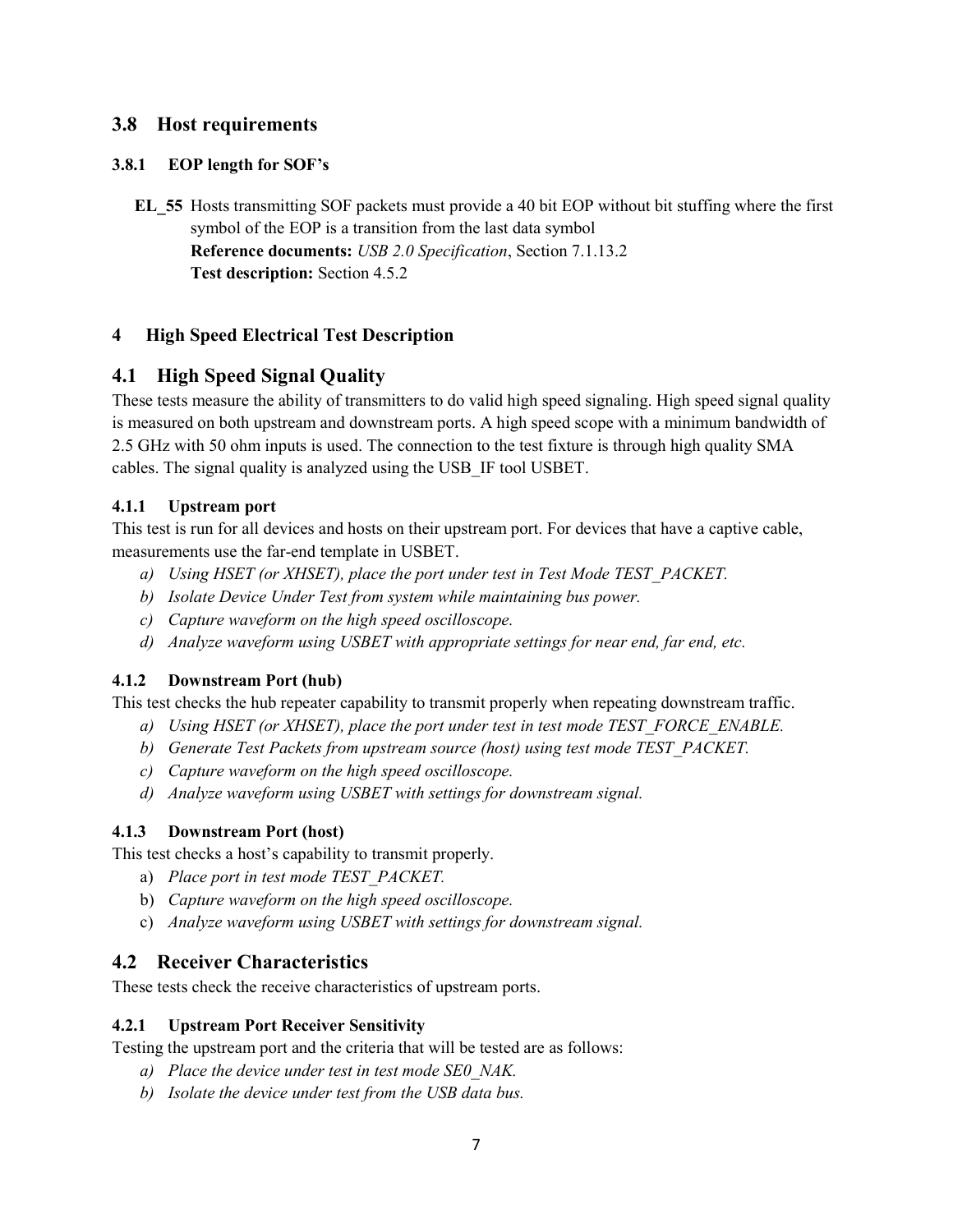- c) Connect data generator to the DUT data lines.
- d) Have the data generator send IN packets to the DUT.
- e) Vary the data amplitude and verify that all packets are NAK'd while signaling level is above the sensitivity level.
- f) Vary the data amplitude and verify that no packets are NAK'd when the signaling level is below the squelch level.
- g) Generate IN packets of compliance amplitude with a 12-bit SYNC field.
- h) Verify that the device responds.

# 4.3 J and K Voltage Levels

These tests measure the voltage levels on D+ and D- when they are not driven by the high speed drivers. Test should be conducted with pre-emphasis disabled on the device. These tests are performed on all ports.

- a) Place port in test mode TEST J and apply ideal terminations.
- b) Measure  $D+$  and verify that it is within spec.
- c) Reset device under test.
- $d)$  Place port in test mode TEST  $K$  and apply ideal terminations.
- e) Measure D- and verify that it is within spec.
- f) Place port under test in test mode SE0 NAK and apply ideal terminations.
- g) Measure  $D+$  and  $D-$  to be  $0V + -20mV$ .

## 4.4 Speed Detection

These tests examine the chirp behavior for both upstream and downstream ports. For a hub, chirp must be tested both on the upstream (connecting the hub to a known good host) and all downstream ports (connecting a known good device). All downstream tests are done on hubs and host controllers.

#### 4.4.1 Chirp Timing/Voltage Characteristics

This test examines the basic timings and voltages of both upstream and downstream parts during the speed detection protocol.

- a) Connect device under test to host through USB test fixture.
- b) Capture signal using single ended probes on both data lines.
- c) Analyze data for the following.

Upstream Port (device reset from Full Speed)

- 1) Full Speed idle voltage.
- 2) Time from beginning of Reset to Chirp K (2.5us to 2ms).
- 3) Chirp K amplitude  $(-800mV)$
- 4) Chirp K Duration (1ms to not more than 7ms after start of Reset).
- 5) Number of KJ pairs before high-speed termination applied (at least 3 pairs).
- 6) Delay after KJKJKJ before device applies terminations.

Upstream Port (device reset from High Speed)

- 1) Time from beginning of Reset (last SOF) to Chirp K (3ms to 6ms).
- 2) Chirp K amplitude  $(\sim 800 \text{mV})$ .
- 3) Chirp K duration (1ms to not more than 7ms after start of Reset).
- 4) Number of KJ pairs before high-speed termination applied (at least 3 pairs).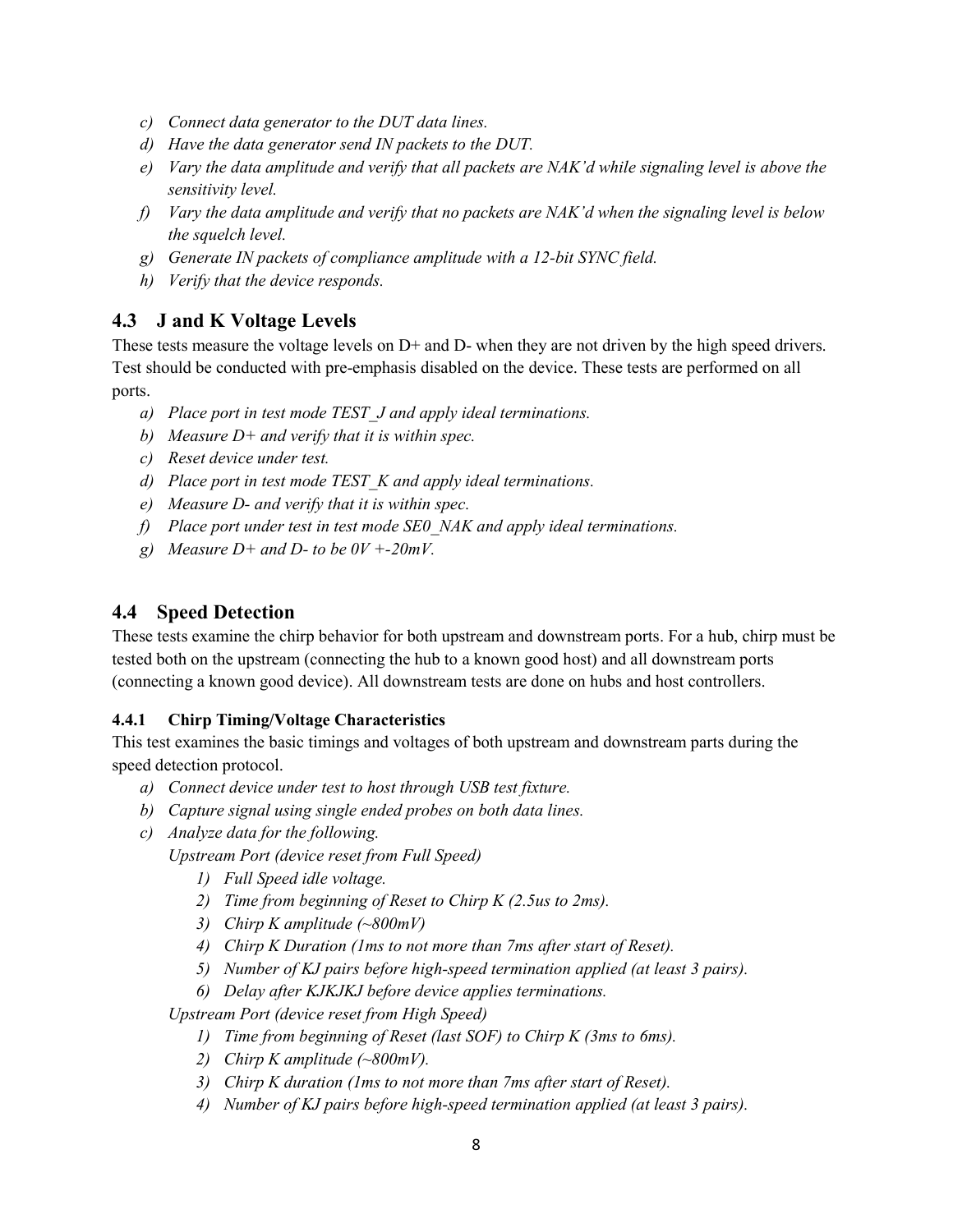5) Delay after KJKJKJ before device applies terminations (<500us). Upstream Port (device Reset from Suspend after being in High Speed)

- 1) Full Speed idle voltage.
- 2) Time from beginning of reset to Chirp K (2.5us to 6ms).
- 3) Chirp K amplitude  $(\sim800mV)$ .
- 4) Chirp K duration (1ms to not more than 7ms after start of Reset).
- 5) Number of KJ pairs before high-speed termination applied (at least 3 pairs).
- 6) Delay after KJKJKJ before device applies terminations(<500us).

Downstream Port

- 1) Hub Chirp response time  $\left(\leq=100us\right)$ .
- 2) Hub Chirp J duration (40us to 60us).
- 3) Hub Chirp K duration (40us to 60us).
- 4) Hub Chirp J and K amplitudes  $\left(\sim 400 \text{mV}\right)$ .
- 5) Time from end of Chirps to first SOF (100us to 500us).

## 4.5 Packet Parameters

There several important packet characteristics for upstream and downstream signaling that are examined. They include the following.

#### 4.5.1 Response Time

This test measures the amount of time it takes hosts and devices to respond. It also verifies device generated SYNCs and EOPs.

- a) Using HSET or XHSET execute test mode SINGLE\_STEP\_SET\_FEATURE.
- b) Capture Packets on the oscilloscope.
- c) On the  $3^{rd}$  packet, measure 32 bit SYNC field and 8 bit EOP field.
- d) Measure device response between Setup ( $2^{nd}$  packet) and Data ( $3^{rd}$  packet) (88 to 192 bits) (Response to Setup).
- e) For hosts measure time between  $I^{st}$  and  $2^{nd}$  packets (back to back packets from host).
- f) On HSET (or XHSET) execute Step.
- g) Measure the time between packets (8 to 192 bits). For hosts with built-in hub the maximum is 264  $bits + 8ns$ . Response to In.